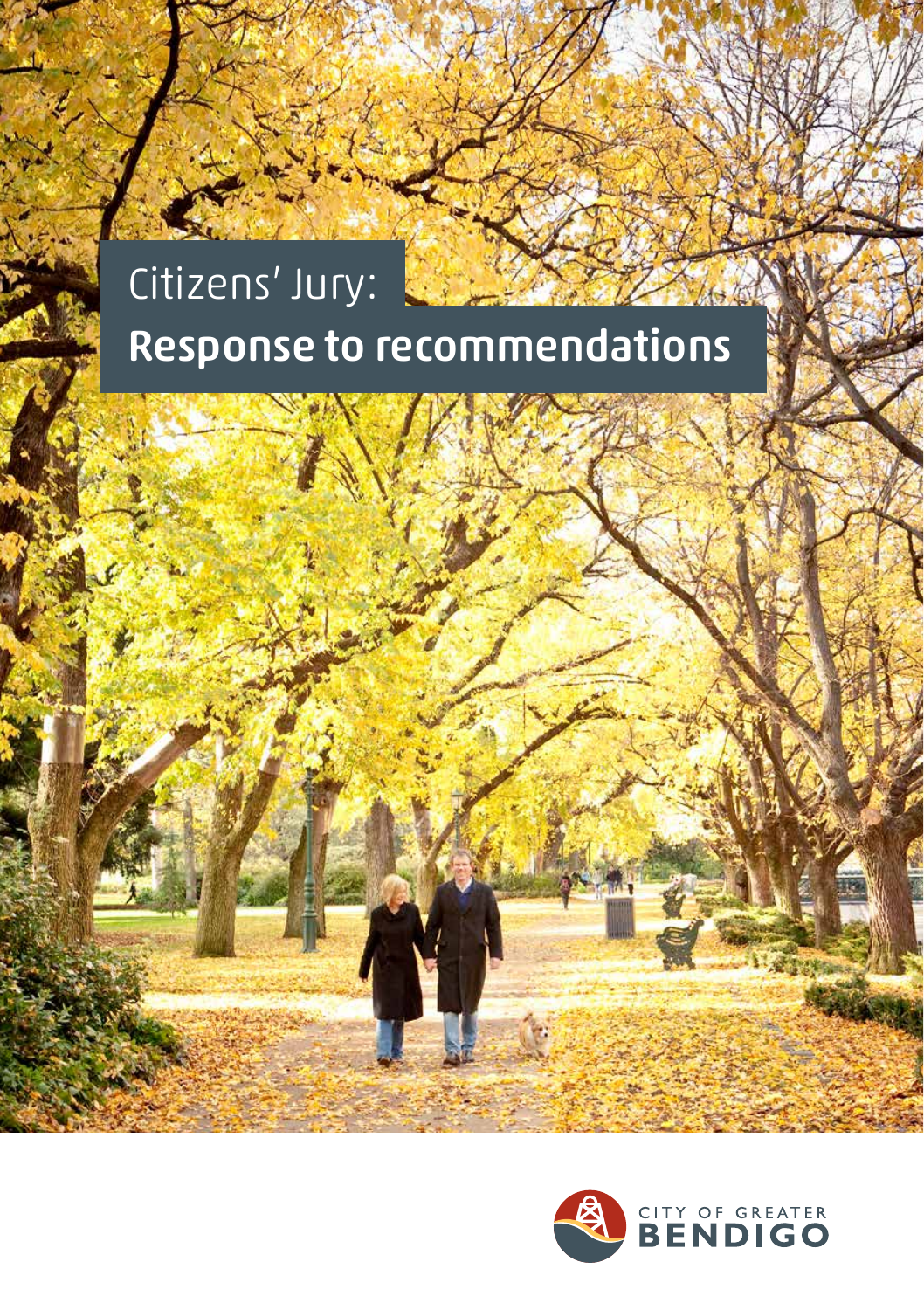## **FOREWORD**

#### To members of the Citizens' Jury,

Thank you for participating in the Greater Bendigo City Council's first-ever Citizens' Jury.

The Council is grateful for your commitment to this bold experiment in community engagement.

In 2016 the Council engaged the not-for-profit research enterprise newDemocracy Foundation to conduct a Citizens' Jury process and answer the question: "What should Council spend our money on to shape the community's future?"

Your report with 44 recommendations was presented to the previous Council and there was an undertaking to provide a written response by March 30, 2017. The current Council has done that and I am delighted to present the response to you.

On behalf of the Councillors, I express our sincere appreciation to all Jury members for the work you have put in, for your attention to a wide range of topics and for your considered recommendations.

The Greater Bendigo community is indebted to you for your efforts. You have come together with the assistance of newDemocracy Foundation and an independent facilitator to produce an impressive and thoughtful report.

Every Councillor has read and reflected on the report and its recommendations. The Jury's emphasis on eight specific topics and actions that it thinks the Council should consider have definitely influenced our deliberations and discussion of our agenda for the next four years.

The preparation of the four-year 2017-2021 Greater Bendigo Community Plan (formally known as the Council Plan) with its vision and strategic objectives, together with formulating a new budget have all been influenced by what you have said.

Your efforts have resonated with many of the Council's ambitions for Greater Bendigo.

In future, as Greater Bendigo develops, you will recognise how your report and recommendations have progressively shaped our municipality. Future generations should be grateful for your work, your vision and aspirations.

Mayor Cr Margaret O'Rourke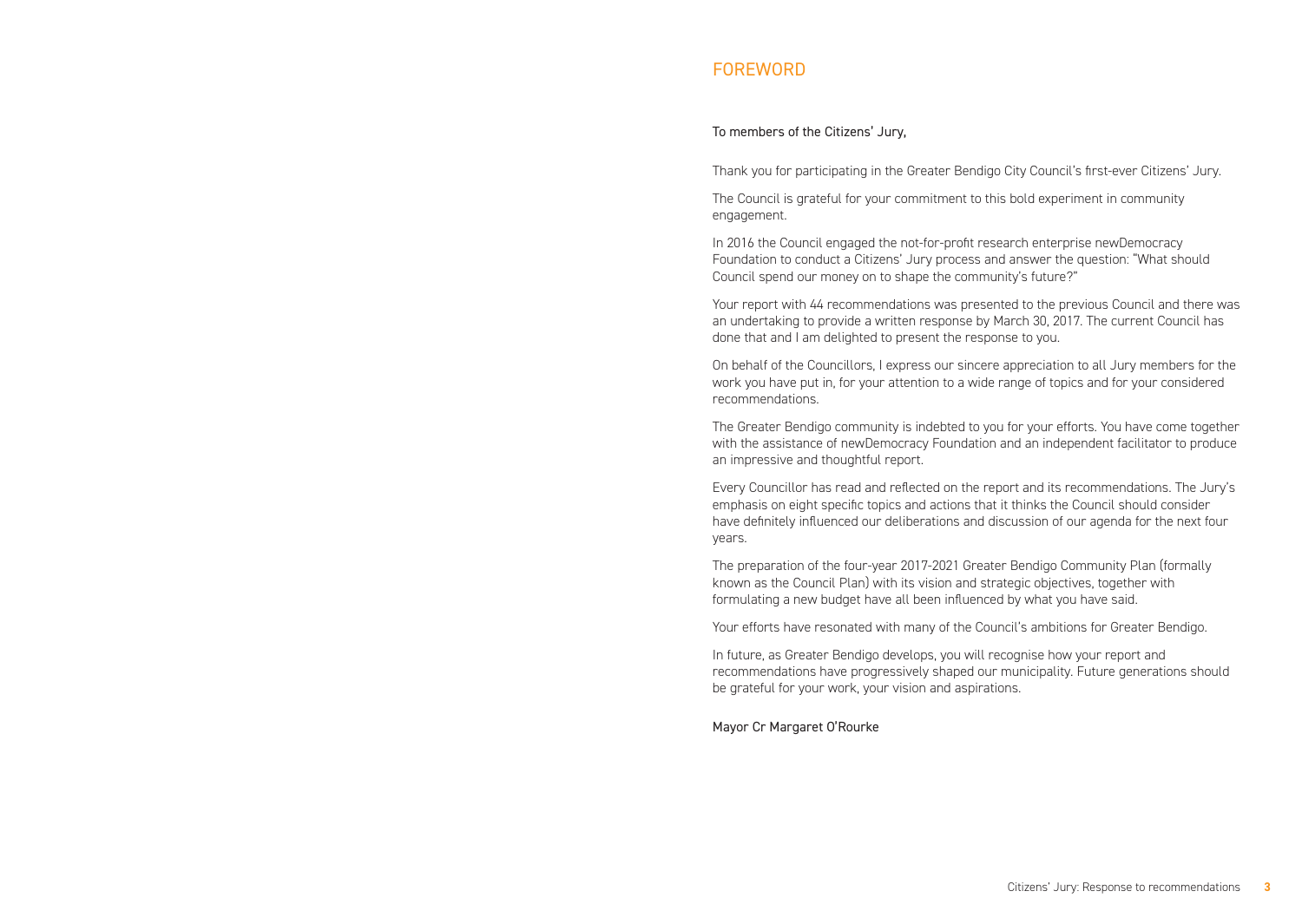

# **BACKGROUND**

In March 2016, the former Council resolved to undertake a Citizens' Jury process and engaged the not-for-profit research enterprise newDemocracy Foundation and independent facilitator Chad Foulkes to assist in conducting the process.

During a workshop with the newDemocracy Foundation, the former Council deliberated and formulated the question that was to be put to the jurors:

"What should Council spend our money on to shape the community's future?"

Some 3,000 invitations to participate were sent out by newDemocracy Foundation to a random selection of residents across the whole municipality. From the responses they received, 28 jurors were selected to ensure a representative sample based

on gender, age, urban and non-urban locations.

The selected jurors' occupations included: a postmaster, a business manager from Bendigo Health, a real estate agent, a rural business advisor, a retired dairy farmer and a State Government employee.

The role of the Jury was to:

- Discuss and compare the possible outcomes and implications of each option they identify
- Make evidence-based decisions, informed by information on the operations of Council and expert advice
- Collectively make recommendations to Council at the end of the process

An undertaking was provided to the Citizens' Jury members that their report would be presented to the new Council and that a formal response would be provided by the end of March 2017.

Prior to the commencement of the Jury sessions, stakeholder sessions were held for interested community and sporting groups, individuals, State Government agencies, education providers and other organisations, with a view to making a submission to the Jury. Following the invitation for submissions, 14 submissions were received by the Jury from the following people and groups:

- Bendigo Loddon Primary Care Partnership
- William Collier
- Andrea Metcalf
- Bike Bendigo x 2
- Brian Stanmore
- Pat Horan
- Michael McKenzie
- St Johns Close Public Space Action Group
- Bendigo Community Health Services
- Colin Campbell
- Bendigo Health
- AFL Central Vic
- Mary Markey

The Jury met six times over 11 weeks, for a total of 30 hours, with each session open to the community to attend as observers. The Jury was provided with a general introduction to the operations and services provided by the City of Greater Bendigo, opportunities and challenges, and the organisation's overall financial position and annual budget allocations.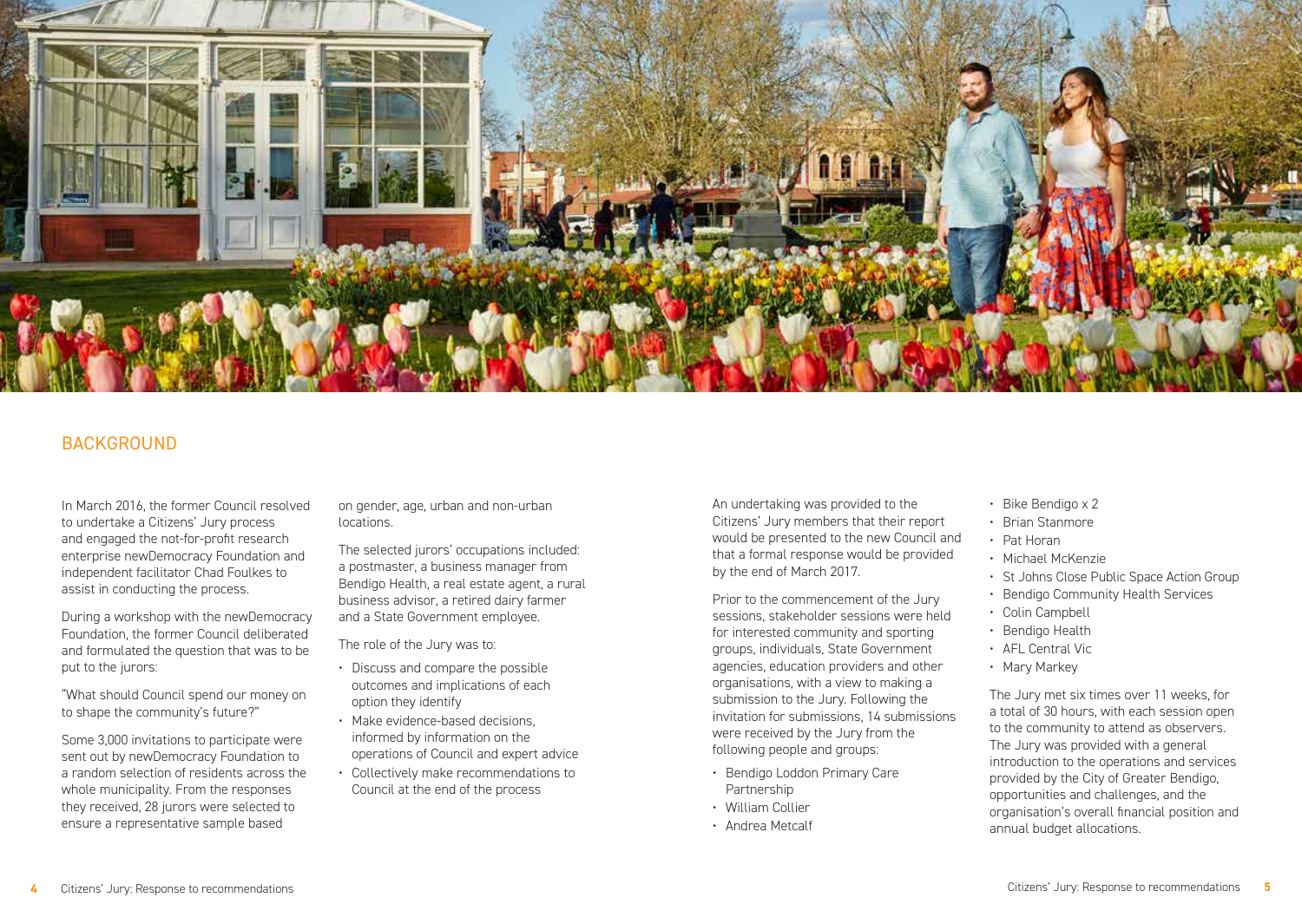Various community representatives presented to the Jury in person including:

- Councillors
- Submitters
- Community members
- External organisations including: Bendigo Business Council, La Trobe University, REMPLAN, Heathcote Hospital, Bendigo Senior Secondary College and Bendigo Community Health **Services**

The Jury completed their report and provided Council with 44 recommendations.

At a forum on October 5, 2016 the former Council met with the jurors and received the Citizens' Jury Report. Council resolved to:

- 1. Accept the Citizens Jury Report
- 2. Refer the report to the new Council for consideration of the recommendations
- 3. Congratulate the Jury members and thank them for their commitment to this process and their final report

The Jury's report was released to the public on October 10, 2016.

The new Council has met with members of the Citizens' Jury who presented their report. Councillors have considered all the recommendations and determined a position on each.

Councillors have noted that the Jury's report has been highly influential in shaping the new 2017 - 2021 Community Plan. The Citizens' Jury report has provided important advice from the community for the development of the Plan, in setting priorities and in formulating Council's new budget. Both processes are required to be completed by June 30, 2017.

Council places great importance on community engagement and using innovative techniques to achieve this.





# EXCERPT FROM THE CITIZENS' JURY REPORT

The deliberations of the Citizens' Jury, which consisted of a randomlyselected group of individuals, have been consolidated in this report. Though diverse, the men and women on this Jury have in common one desire: to see their community develop supported by an active, forward-thinking, resourceful and resourced council.

The Jury's recommendations have been intensely debated, meet the Jury's own decision making criteria and have the support of the majority of the group (>80 per cent consensus).

We the Jury worked collaboratively with a shared belief that this report, which takes into consideration the reality of competing priorities, will assist council in their deliberations, decisions and planning for the future: to ensure Bendigo is the most liveable rural city in Australia.

In order to decide what we want Council to spend our money on to shape the community's future, the Jury decided that each proposed recommendation must

meet two criteria; we developed a simple set of criteria for the recommendations. Each recommendation we put forward must meet both criteria.

The two criteria we decided on are:

• Is the issue within Council's operational responsibility or somewhere where Council has an advocacy role?

and

• Does the issue provide an economic, social or environmental benefit to the people of the City of Greater Bendigo?

The Jury submits in its report the following themes for Council's serious consideration when planning to make Bendigo the most liveable city in Australia: Arts, Business, Community, Efficiency, Environment, Health, Innovation and Youth.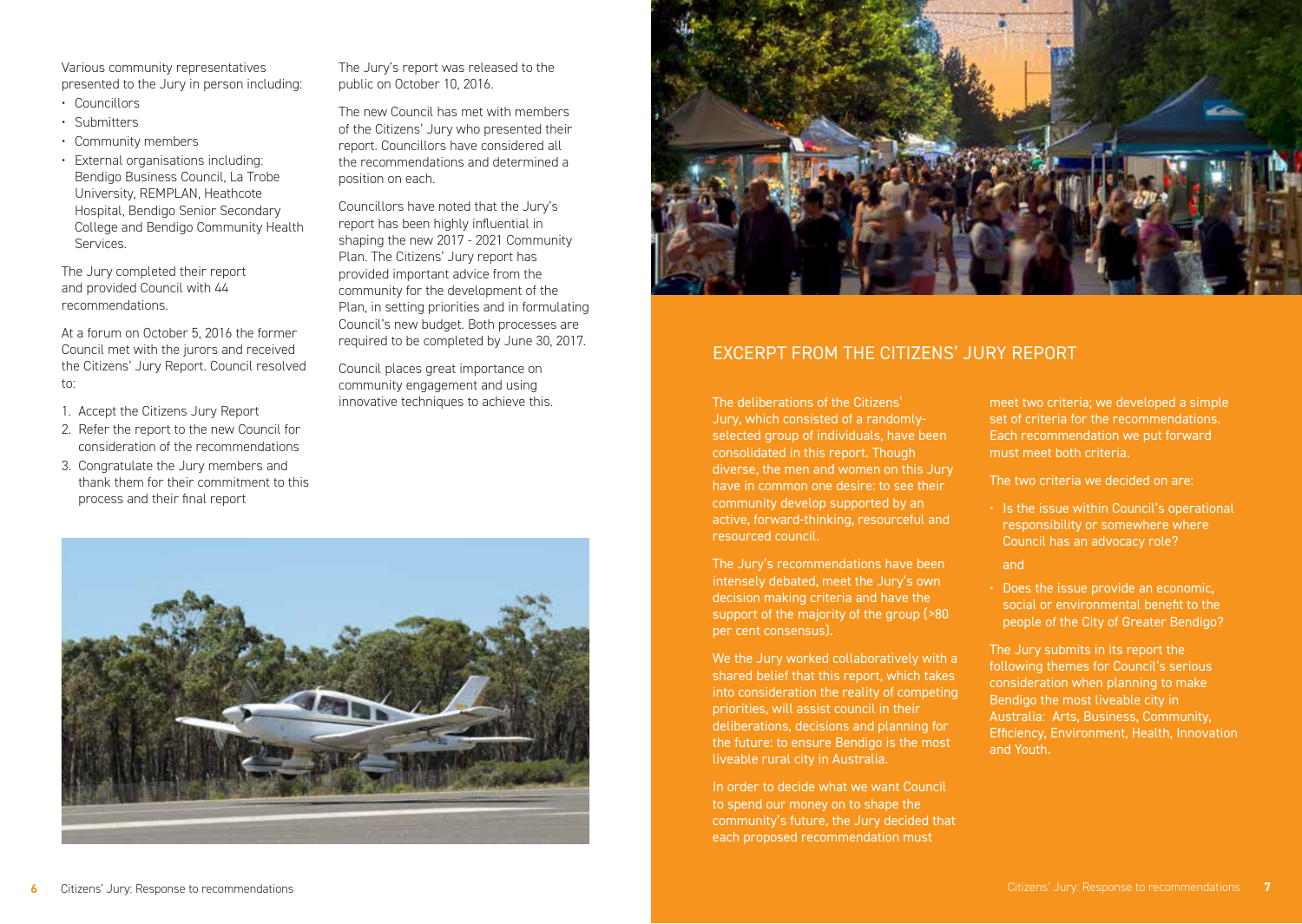### The Jury's report contains 44 recommendations.

Council has considered all the recommendations and has provided the following response to them.

|                | NO: RECOMMENDATION                                                                                                                                                                                                                                                                                                  | <b>RESPONSE</b>                                                                                                                                                                                                                                          |
|----------------|---------------------------------------------------------------------------------------------------------------------------------------------------------------------------------------------------------------------------------------------------------------------------------------------------------------------|----------------------------------------------------------------------------------------------------------------------------------------------------------------------------------------------------------------------------------------------------------|
| $\mathbf{1}$   | Better market the arts success story<br>in the City of Greater Bendigo to the<br>community                                                                                                                                                                                                                          | <b>AGREE</b> - Increase the level of<br>marketing of arts/culture success to<br>the Greater Bendigo community, as this<br>reinforces one of the key findings of the<br><b>Communications and Marketing service</b><br>review, which was supported by EMT |
| $\overline{2}$ | Keep the arts status quo                                                                                                                                                                                                                                                                                            | <b>NOTED</b> - Council will factor this<br>recommendation into its consideration<br>of its four year Community Plan and<br>budget allocations                                                                                                            |
| 3              | We want Council to fund community-<br>based art programs                                                                                                                                                                                                                                                            | <b>NOTED</b> - Council will factor this<br>recommendation into its consideration<br>of its four year Community Plan and<br>budget allocations                                                                                                            |
| 4              | Connecting the arts with Greater<br>Bendigo's young people                                                                                                                                                                                                                                                          | <b>AGREED</b> - Council is continuing this<br>process as a priority action                                                                                                                                                                               |
| 5              | Recognise the crucial importance of<br>business and establish Bendigo as<br>a business innovation powerhouse,<br>promoting, advocating and resourcing<br>business growth locally, nationally and<br>internationally for the coming decades                                                                          | <b>NOTED</b> - Council has made it a<br>priority to review how it relates to and<br>supports local / small businesses and<br>establish the most effective structures<br>and services                                                                     |
| 6              | Rectify disproportionate funding by<br>council for business development.<br>More actively engage with City of<br>Greater Bendigo-based small business<br>to promote employment growth by<br>employing increased numbers of<br>professional and qualified business<br>development staff within the next 12<br>months | <b>NOTED</b> - Council has made it a<br>priority to review how it relates to and<br>supports local / small businesses and<br>establish the most effective structures<br>and services                                                                     |

|  |    | NO: RECOMMENDATION                                                                                                          | <b>RESPONSE</b>                                                                                                                                                                                                                                                                                                                                                               |
|--|----|-----------------------------------------------------------------------------------------------------------------------------|-------------------------------------------------------------------------------------------------------------------------------------------------------------------------------------------------------------------------------------------------------------------------------------------------------------------------------------------------------------------------------|
|  | 7  | Appreciate emerging businesses and<br>create a small business incubator within<br>12 months                                 | <b>NOTED</b> - Council will factor this<br>recommendation into its consideration<br>of its four year Community Plan and<br>budget allocations                                                                                                                                                                                                                                 |
|  | 8  | Position strategically for the future and<br>host a future thinkers group to identify<br>new opportunities within 12 months | <b>NOTED</b> - Council has made it a priority<br>to review how it relates to and supports<br>local / small businesses and establish<br>the most effective structures and<br>services. The idea of engaging local<br>'future thinkers' / community leaders<br>etc in some sort of futures thinking<br>workshop, perhaps on a regular basis<br>will be discussed by Councillors |
|  | 9  | Work cleverly and review available data<br>for business opportunity                                                         | <b>NOTED</b> - Council has made it a<br>priority to review how it relates to and<br>supports local / small businesses and<br>establish the most effective structures<br>and services. Council's IT Strategy and<br>new Open Data Policy are also a great<br>mechanism for making Council data<br>of any kind available to share with the<br>public and businesses             |
|  | 10 | Value the work and commitment of local<br>people and communicate in person with<br>businesses                               | <b>NOTED</b> - Council has made it a<br>priority to review how it relates to and<br>supports local / small businesses and<br>establish the most effective structures<br>and services                                                                                                                                                                                          |
|  | 11 | Incentivise business investment                                                                                             | <b>NOTED</b> - Council has made it a<br>priority to review how it relates to and<br>supports local / small businesses and<br>establish the most effective structures<br>and services                                                                                                                                                                                          |
|  | 12 | As an immediate priority, prioritise local<br>trades for works and services supplied<br>in Bendigo                          | <b>NOTED</b> - Council's current procurement<br>and contract arrangements give a<br>priority weighting of 10% to local<br>businesses, and we are continuing to<br>strengthen these provisions                                                                                                                                                                                 |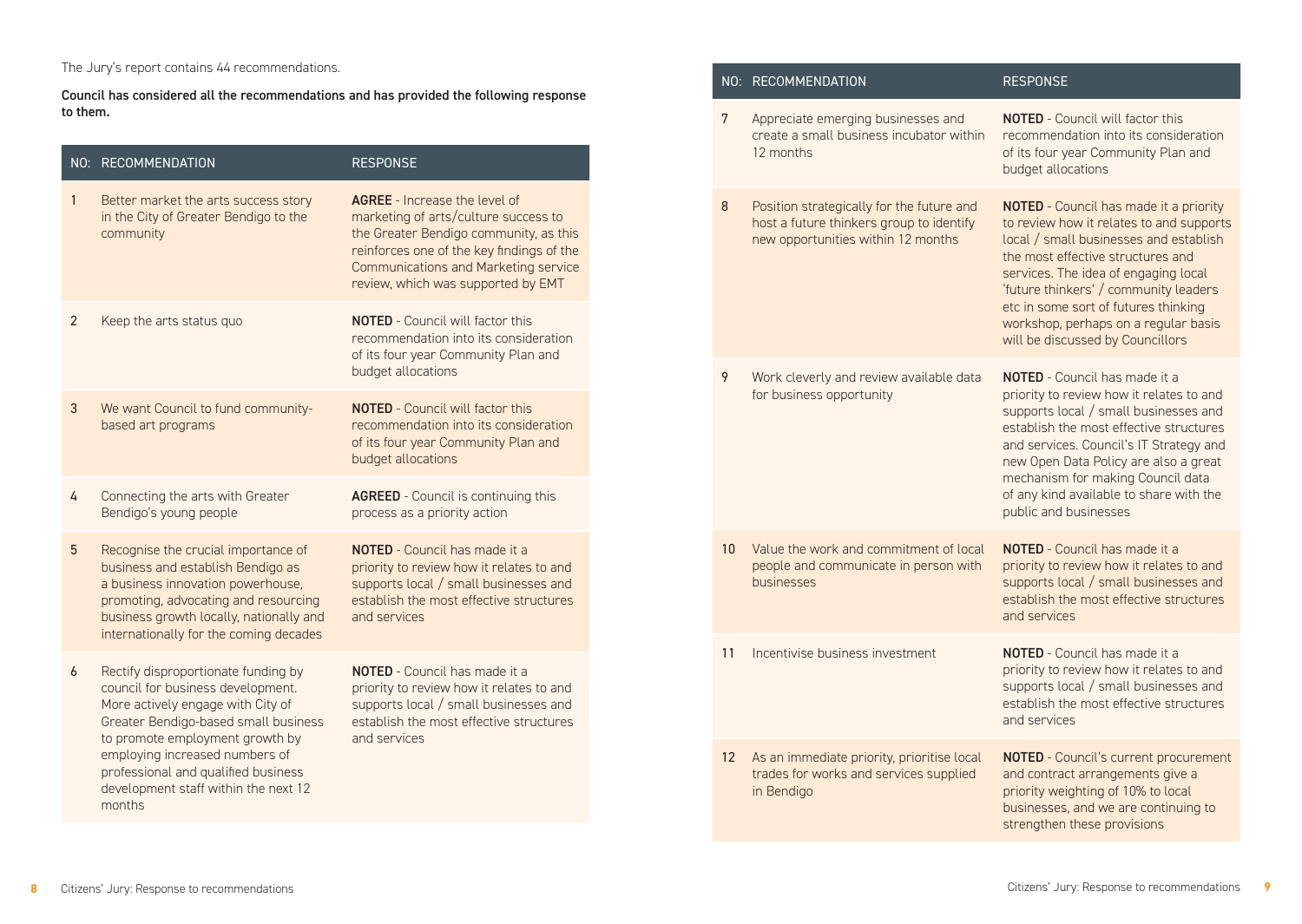|    | NO: RECOMMENDATION                                                                                         | <b>RESPONSE</b>                                                                                                                                                                                                                                                                                                                                                                                 |
|----|------------------------------------------------------------------------------------------------------------|-------------------------------------------------------------------------------------------------------------------------------------------------------------------------------------------------------------------------------------------------------------------------------------------------------------------------------------------------------------------------------------------------|
| 13 | Survey registered businesses for useful,<br>qualitative and quantitative data                              | <b>NOTED - Council's Economic</b><br>Development Unit undertakes<br>extensive surveys of small and local<br>businesses. Council recognises the<br>critical role played by the thousands<br>of small and local businesses. Council<br>has made it a priority to review how it<br>relates to and supports local / small<br>businesses and establish the most<br>effective structures and services |
| 14 | Target business events to participant-<br>driven topics                                                    | <b>NOTED</b> - Council has made it a<br>priority to review how it relates to and<br>supports local / small businesses and<br>establish the most effective structures<br>and services                                                                                                                                                                                                            |
| 15 | Help businesses in small towns to grow<br>by exporting products using the Bendigo<br>Airport               | <b>NOTED</b> - This recommendation will<br>be referred to the City's Farming<br>Advisory Committee and region wide<br>organisations for consideration                                                                                                                                                                                                                                           |
| 16 | Advocate to attract social enterprises to<br>alleviate demand on Council coffers by<br>delivering services | <b>NOTED</b> - Work is currently underway<br>in Council's procurement team to<br>foster better ways to partner with and<br>develop local social enterprises. This is<br>also an action within the Reconciliation<br><b>Action Plan</b>                                                                                                                                                          |
| 17 | Support the growth of the creative<br>economy for export by advertising and<br>advocating for it           | <b>NOTED</b> - Council is working closely<br>with the Bendigo Business Council<br>on a Smart Cities bid - a number of<br>events and forums are taking place<br>that will assist in delivering this<br>recommendation                                                                                                                                                                            |
| 18 | We want Council to continue family and<br>community days                                                   | <b>NOTED</b> - Council will factor this<br>recommendation into its consideration<br>of its four year Community Plan and<br>budget allocations                                                                                                                                                                                                                                                   |

|    | NO: RECOMMENDATION                                                                                                                                                                                                                          | <b>RESPONSE</b>                                                                                                                                                                                                                      |
|----|---------------------------------------------------------------------------------------------------------------------------------------------------------------------------------------------------------------------------------------------|--------------------------------------------------------------------------------------------------------------------------------------------------------------------------------------------------------------------------------------|
| 19 | We want Council to review and evaluate<br>public transport between Bendigo city<br>and smaller towns                                                                                                                                        | <b>AGREED</b> - Council is establishing<br>a Local Transport Forum with the<br>support of Transport for Victoria and<br>Public Transport Victoria focused on<br>needs for smaller towns and rural<br>communities                     |
| 20 | We want Council to promote community<br>connectivity through community hubs<br>and programs                                                                                                                                                 | <b>AGREED AND NOTED - Council is</b><br>working with a number of communities<br>on proposed hubs - Council will<br>factor this recommendation into<br>its consideration of its four year<br>Community Plan and budget<br>allocations |
| 21 | We want Council to establish and<br>develop Community Gardens for<br>citizens' use                                                                                                                                                          | <b>NOTED</b> - Council will factor this<br>recommendation into its consideration<br>of its four year Community Plan and<br>budget allocations                                                                                        |
| 22 | The City shall make available<br>ongoing professional development<br>for councillors such as in the areas<br>of conflict resolution, interpreting<br>documents and strategies                                                               | <b>NOTED</b> - The new Councillors have<br>invested significant time in undergoing<br>an extensive induction program<br>and will continue to work towards<br>delivering on this recommendation                                       |
| 23 | Council shall continue to review<br>facilities and buildings to determine that<br>they meet current community needs<br>and expectation. Investigate the selling<br>of unnecessary facilities or offsetting<br>costs through leasing or hire | <b>NOTED</b> - This is an ongoing<br>consideration of Council and Council<br>will factor this recommendation<br>into its consideration of its four<br>year Community Plan and budget<br>allocations                                  |
| 24 | Council shall continue with the internal<br>review process of all City departments                                                                                                                                                          | <b>AGREED</b> - Council is continuing this<br>process as a priority action                                                                                                                                                           |
| 25 | We want Council to continue to protect<br>local natural environment                                                                                                                                                                         | <b>AGREED</b> - Council is continuing this<br>process as a priority action as part of<br>implementing the adopted Environment<br>Strategy                                                                                            |
|    |                                                                                                                                                                                                                                             |                                                                                                                                                                                                                                      |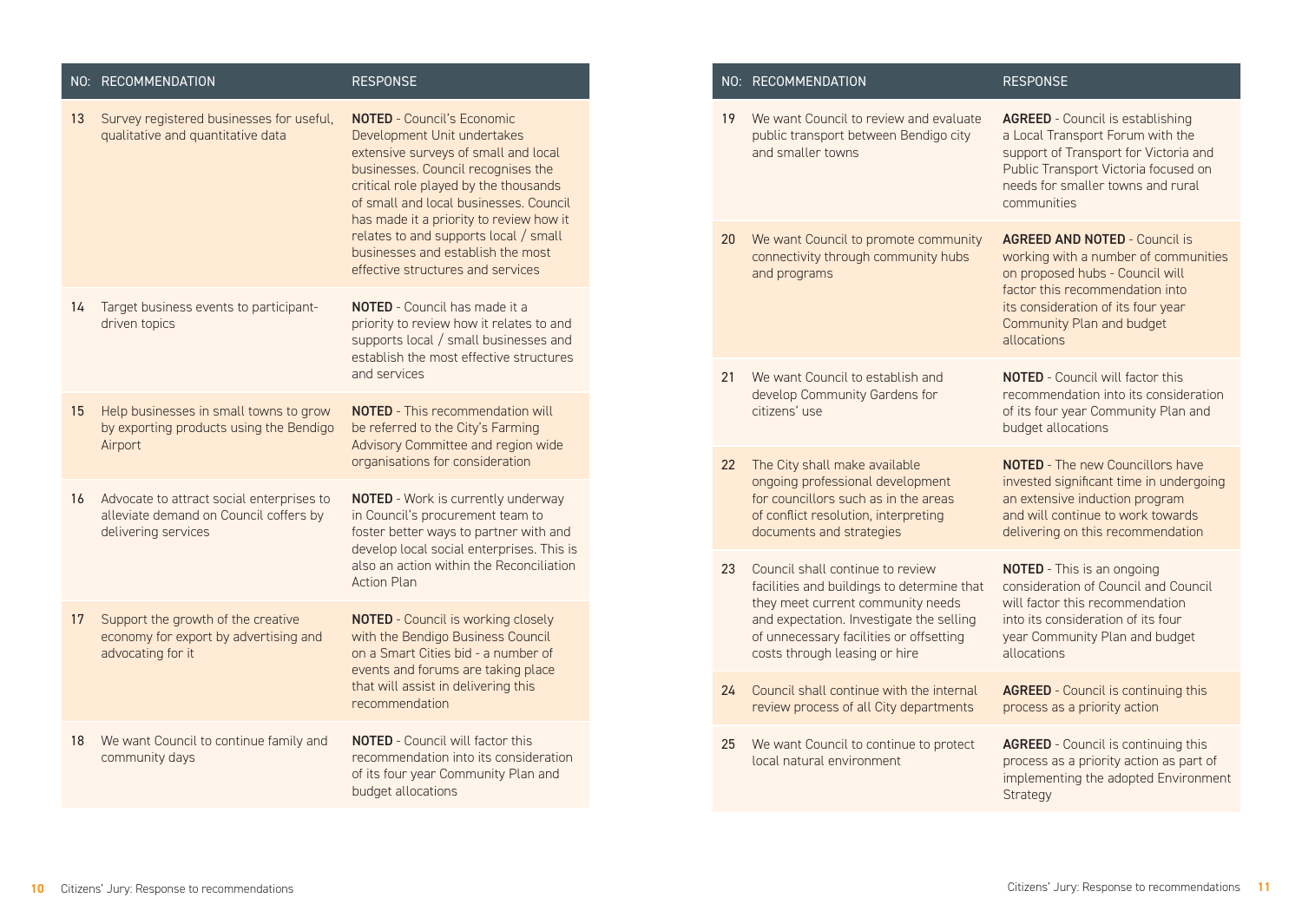|    | NO: RECOMMENDATION                                                                                                                                                                                                                                                                                                                                                                                                                                                               | <b>RESPONSE</b>                                                                                                                                                                                                                                                                                        |
|----|----------------------------------------------------------------------------------------------------------------------------------------------------------------------------------------------------------------------------------------------------------------------------------------------------------------------------------------------------------------------------------------------------------------------------------------------------------------------------------|--------------------------------------------------------------------------------------------------------------------------------------------------------------------------------------------------------------------------------------------------------------------------------------------------------|
| 26 | We want Council to encourage energy<br>efficient and sustainable house and<br>property designs                                                                                                                                                                                                                                                                                                                                                                                   | <b>AGREED</b> - This is an important element<br>of Council's Housing Strategy, which is<br>being developed                                                                                                                                                                                             |
| 27 | We want Council to encourage<br>investment in a solar farm                                                                                                                                                                                                                                                                                                                                                                                                                       | <b>NOTED</b> - Council will factor this<br>recommendation into its consideration<br>of its four year Community Plan and<br>budget allocations                                                                                                                                                          |
| 28 | We want Council to adopt more<br>advanced waste technology systems                                                                                                                                                                                                                                                                                                                                                                                                               | <b>NOTED</b> - Council will factor this<br>recommendation into its consideration<br>of its four year Community Plan<br>and budget allocations. This<br>recommendation requires considerable<br>investigation - Council has identified<br>long-term waste management<br>arrangements as a high priority |
| 29 | In support of the initiatives as stated<br>above within the environment<br>theme, "we want council to adopt<br>more advanced waste technology<br>systems", council to consider an<br>innovative approach to waste<br>management, perhaps through public<br>private partnerships, promotion and<br>engagement with neighbouring councils,<br>and lobbying of State and Federal<br>Governments for financial support to<br>establish a waste-to-energy plant in<br>Greater Bendigo | <b>NOTED</b> - Council will factor this<br>recommendation into its consideration<br>of its four year Community Plan and<br>budget allocations                                                                                                                                                          |
| 30 | Facilitate more immunisation clinics<br>sessions after-hours, on weekends and<br>at different locations                                                                                                                                                                                                                                                                                                                                                                          | <b>NOTED</b> - Council will factor this<br>recommendation into its consideration<br>of its four year Community Plan and<br>budget allocations                                                                                                                                                          |
| 31 | Utilise Maternal and Child Health<br>Nurses to deliver immunisations during<br>home visits                                                                                                                                                                                                                                                                                                                                                                                       | <b>NOTED</b> - This is being examined.                                                                                                                                                                                                                                                                 |

|    | NO: RECOMMENDATION                                                                                                                                                                                                                                                                                  | <b>RESPONSE</b>                                                                                                                                                                                               |
|----|-----------------------------------------------------------------------------------------------------------------------------------------------------------------------------------------------------------------------------------------------------------------------------------------------------|---------------------------------------------------------------------------------------------------------------------------------------------------------------------------------------------------------------|
| 32 | Translator/ cultural liaison to work<br>with non-english speaking background<br>population to increase immunisation<br>participation                                                                                                                                                                | <b>NOTED</b> - Council will factor this<br>recommendation into its consideration<br>of its four year Community Plan and<br>budget allocations                                                                 |
| 33 | Employ more workers to speed up<br>intake process for HACC services                                                                                                                                                                                                                                 | <b>NOTED</b> - Council will factor this<br>recommendation into its consideration<br>of its four year Community Plan and<br>budget allocations                                                                 |
| 34 | Extend available basic HACC services to<br>families in the '1st Quarter'                                                                                                                                                                                                                            | <b>NOTED</b> - Council will factor this<br>recommendation into its consideration<br>of its four year Community Plan and<br>budget allocations                                                                 |
| 35 | Work with user groups to:<br>Develop a bike path network in new<br>neighbourhoods;<br>Connect current bike paths;<br>Provide a purpose-built bike path from<br>the CBD to La Trobe University;<br>Increase built bicycle infrastructure<br>at shopping centres, tourist spots and<br>transport hubs | <b>AGREED</b> - Council is continuing this<br>process as a priority action. Council<br>will factor this recommendation<br>into its consideration of its four<br>year Community Plan and budget<br>allocations |
| 36 | Pursue the '10 minute neighbourhood'<br>concept                                                                                                                                                                                                                                                     | <b>AGREED</b> - Council is continuing that<br>process as a priority action                                                                                                                                    |
| 37 | Advocate for a dementia care 'village'<br>site within Greater Bendigo                                                                                                                                                                                                                               | <b>NOTED</b> - Council is undertaking<br>extensive liaison with relevant<br>organisations in Heathcote to<br>determine the best way possible to<br>proceed with this important project                        |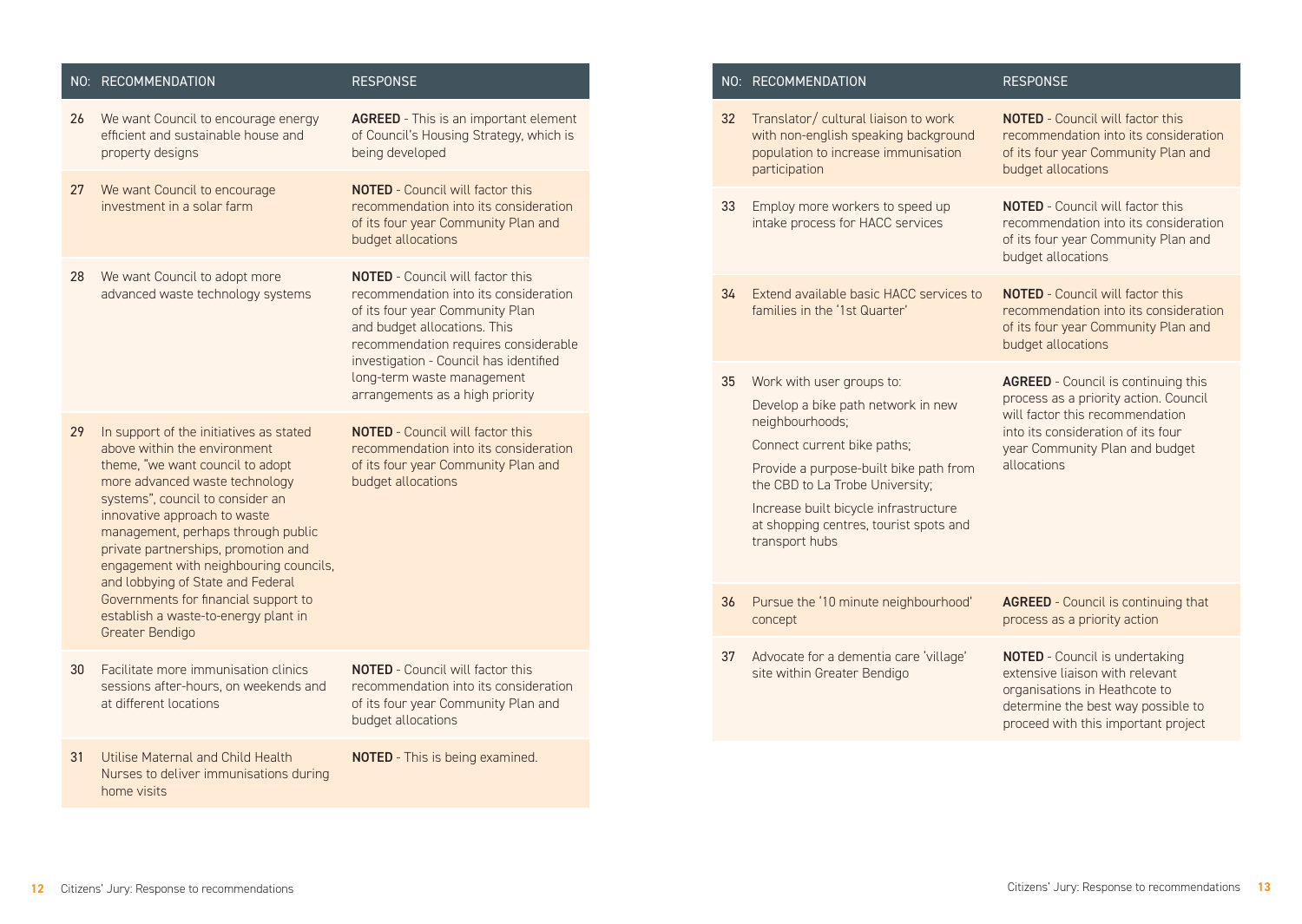#### NO: RECOMMENDATION RESPONSE

38 We want Council to establish and foster an innovation team within the City, and to provide support an operating budget for funding their initiatives and provide links to industry and innovation experts

NOTED - council is factoring this recommendation into its consideration of its four year Community Plan and budget allocations. Council is keen to act on this recommendation as a priority and will seek to establish an innovation function within Council in the short term

39 We want Council to establish an "online" register, which the public can access to suggest ideas and upon which local residents can vote for those ideas they want council to sponsor and / or adopt

NOTED - Council is exploring cost effective ways of gaining online community input to increase opportunities for participatory democracy such as the initiative set up by the City of Wodonga

40 We want Council to develop an online platform that allows the community to crowd fund or contribute to projects put forward to / by the City

NOTED - Council is exploring cost effective ways of gaining online community input to increase opportunities for participatory democracy such as the initiative set up by the City of Wodonga. Council will factor this recommendation into its consideration of its four year Community Plan and budget allocations

41 We want Council to take a strong advocacy role to facilitate a housing project for the elderly, disabled, disadvantaged and homeless within the Greater Bendigo community

NOTED - Council is working with a number of organisations on a series of projects and expects to be able to make some announcements in the near future. Plan Greater Bendigo - Council's 25 year view of infrastructure projects needed to support Bendigo's growth, which is being funded through the Victorian Planning Authority, has listed this as a high priority

42 We want council to implement a Youth Hub (Build or Provide Building Space)

NOTED - Council will factor this recommendation into its consideration of its four year Community Plan and budget allocations

#### NO: RECOMMENDATION RESPONSE

- 43 We want Council to provide a facilitator to develop a youth mentoring program
- 44 Council to advocate for opportunities for youth to engage in new pursuits that build their creativity, interests and job readiness

NOTED - Council will factor this recommendation into its consideration of its four year Community Plan and budget allocations

NOTED - Council will factor this recommendation into its consideration of its four year Community Plan and budget allocations